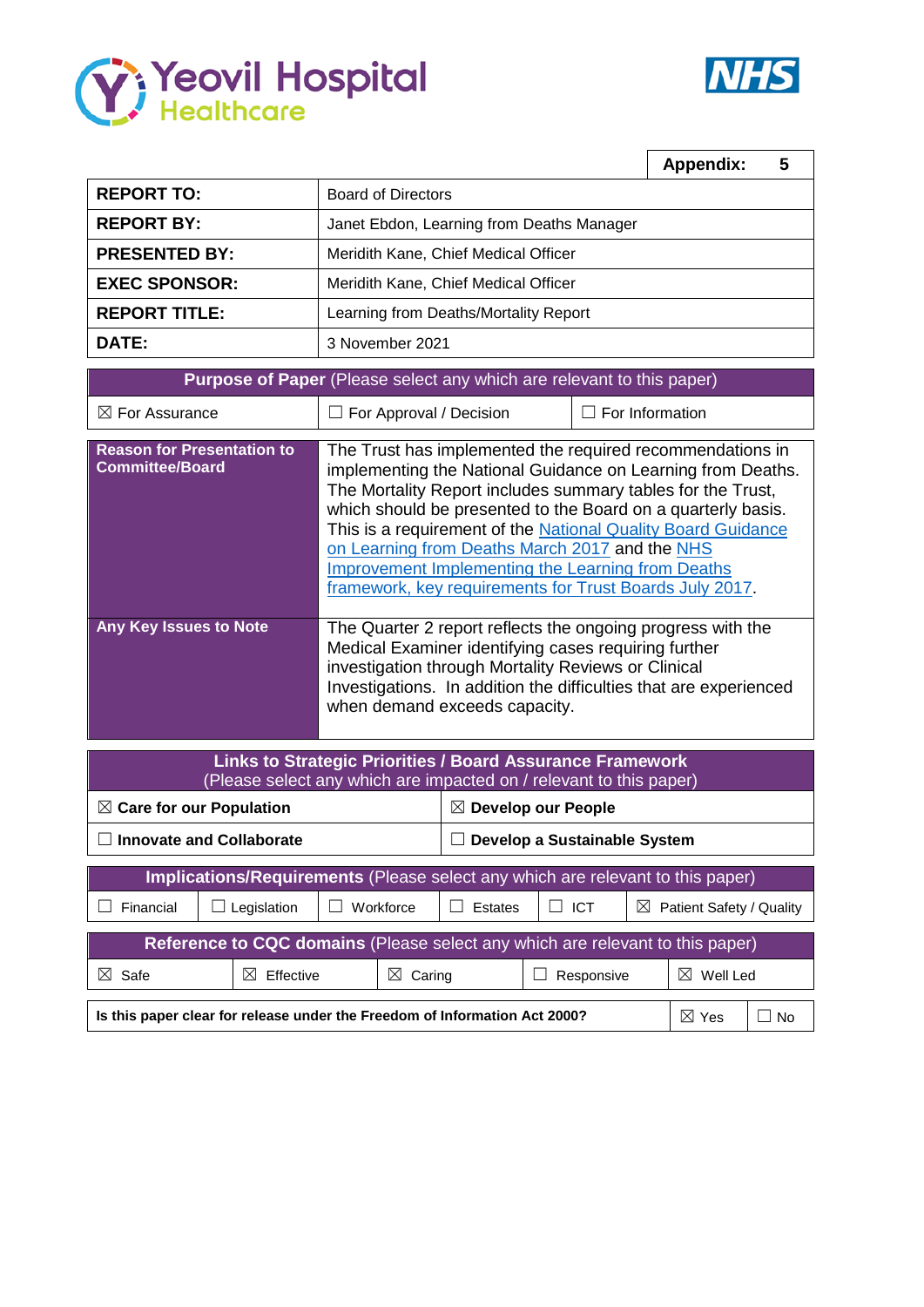# **Mortality Report Learning from Deaths**

# **Quarter 2 2021/2022**

#### **Introduction**

In December 2016 the [CQC report Learning, Candour and Accountability: A review of the way NHS](https://www.cqc.org.uk/sites/default/files/20161212-learning-candour-accountability-summary.pdf)  [Trusts review and investigate the](https://www.cqc.org.uk/sites/default/files/20161212-learning-candour-accountability-summary.pdf) deaths of patients in England, identified that learning from deaths was not given sufficient priority in some organisations and consequently valuable opportunities for improvements were being missed. In [March 2017 the National Quality Board published national](https://www.england.nhs.uk/wp-content/uploads/2017/03/nqb-national-guidance-learning-from-deaths.pdf)  [guidance on learning from deaths](https://www.england.nhs.uk/wp-content/uploads/2017/03/nqb-national-guidance-learning-from-deaths.pdf) to initiate a standardised approach to learning which includes a number of recommendations to be included into Trust's governance frameworks.

These recommendations included having a Director responsible for the learning from deaths agenda, a Non-Executive Director to take oversight of progress and implementing a systematic approach to identifying the deaths requiring review, with a robust methodology for case record reviews. Ongoing developments included specific guidance for NHS Trusts in working with families, published in [July](https://www.england.nhs.uk/wp-content/uploads/2018/08/learning-from-deaths-working-with-families-v2.pdf)  $2018$  and the introduction of Medical Examiners who commenced their role in the Trust on 1<sup>st</sup> July 2020. The intention is to make sure that all deaths not investigated through the coronial process are subject to a degree of independent scrutiny, with increased transparency for the bereaved and an opportunity for them to raise concerns.

A review of the first year of NHS Trusts implementing the Learning from Deaths National Guidance was [published by the CQC](https://www.cqc.org.uk/publications/themed-work/learning-deaths) in March 2019. This document highlights the progress that has been made with implementation of the Learning from Deaths Programme as observed during the CQC wellled inspections. The report acknowledges the early progress and the need for cultural change in the NHS, especially in respect of engagement with families. The Trust Learning from Deaths Policy has been amended to reflect these developments and the outcomes reported within future quarterly reports.

The report highlighted several challenges for Trusts in the future. These include:

- Monitoring and evolving the role of the Medical Examiner, providing continuous safety improvement, and responding to complaints and concerns.
- Developing systems to allow learning from deaths that have occurred outside of a hospital, with effective information sharing across NHS providers.
- Improving support for staff as agreed across national bodies, including NHS Improvement and the Healthcare Safety Investigation Branch to enable them to carry out robust reviews and investigations of deaths and serious incidents.

The Trust also faces the additional challenge of maintaining additional processes to investigate and learn from cases where COVID-19 has been identified as the cause of death or a contributory factor. The Mortality processes and Medical Examiner Role link closely with the Post Infection Review (PIR) required for all patients with a hospital acquired COVID-19 infection confirmed by a positive test.

The South West Regional Healthcare Setting Outbreak Framework from NHS England and NHS Improvement – South West, highlights the need for formal reviews to capture learning from these cases. The guidance states that where there is any evidence that the COVID-19 infection may have been hospital-acquired and a death has resulted, there is scope for learning. If the infection was acquired due to issues in healthcare provision, such as non-compliance with IPC processes this is potentially a Serious Incident. The Trust responded to new and emerging information and guidance as the pandemic evolved and adhered to all National Infection Prevention and Control Guidance. We have evolved a formal Post-Infection Review process, enabling inclusion of the initial review by the Medical Examiner and where required a full Mortality Review using the Structured Judgement Tool.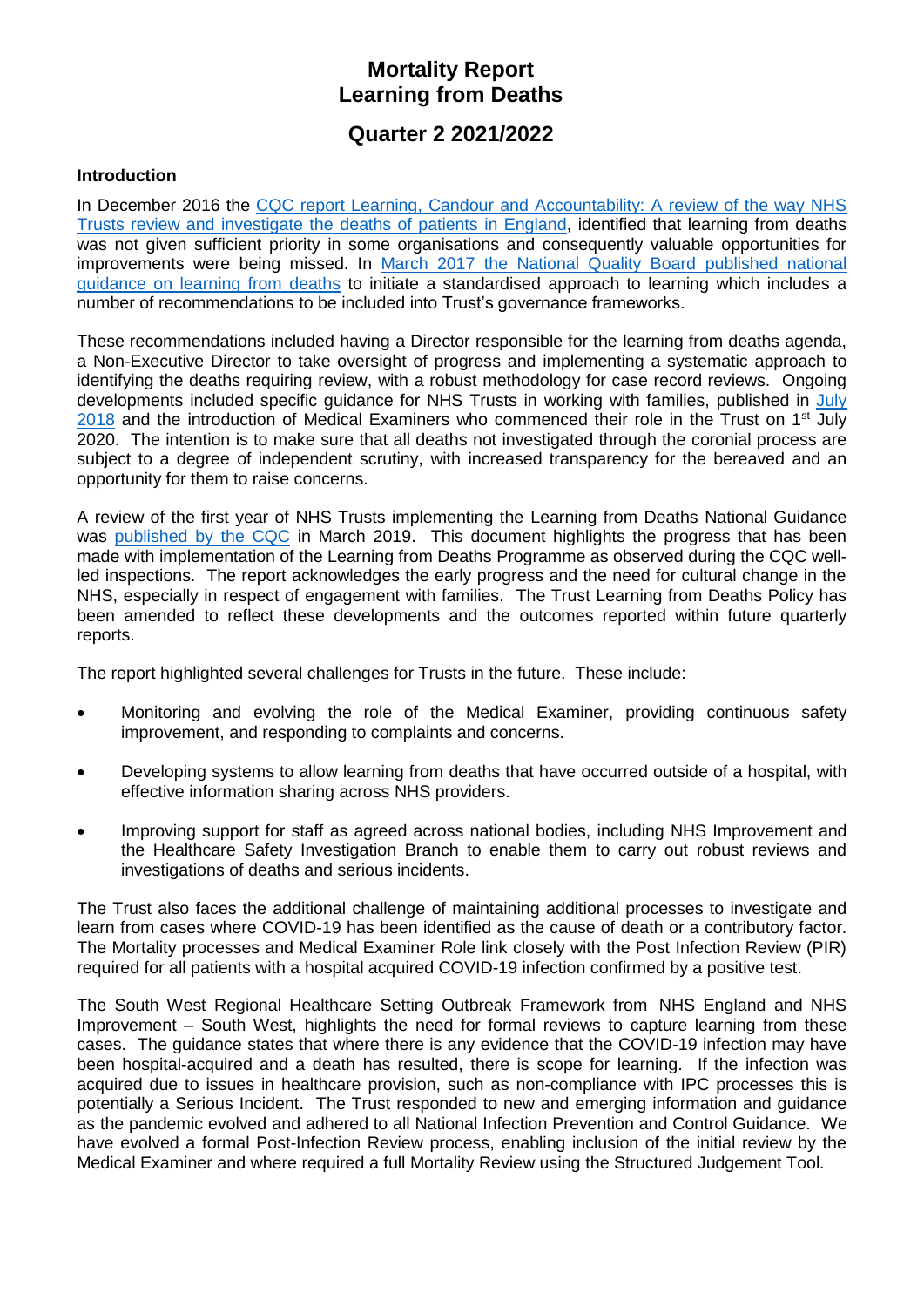The Quarterly Learning from Deaths report confirms the Trust's position in relation to these challenges as well as documenting our progress with the evolving systems used to identify and learn from a patient's death.

### **The Trust Position**

#### **Mortality Rates. In hospital deaths per month**

#### **Summary Hospital-Level Mortality Indicator (SHMI)**

The number of deaths in hospital is captured through the Summary Hospital-Level Mortality Indicator (SHMI). This reports mortality at Trust level using a standard and transparent methodology, which is published quarterly as a National Statistic by NHS Digital. The SHMI is the ratio between the actual number of patients who die following hospitalisation at the Trust and the number that would be expected to die on the basis of average England figures, given the characteristics of the patients treated there. Our latest SHMI covering 12 months May 2020 to April 2021 is 95.09 a slight increase slightly compared to the previous 12 month period.

#### **Hospital Standardised Mortality Ratio (HSMR)**

The Trust uses Dr Foster to support analytical review of outcomes data. This includes reporting of the Hospital Standardised Mortality Ratio (HSMR), which reviews a set number of indicators to inform understanding of quality and improvements in clinical care. The Trust HSMR for the latest reporting period July 2020 to June 2021 is 94.8 remains within the expected range. A weekday split shows our weekday and weekend figures within the expected range.



There have been changes to the way that Dr Foster receives the national HES (Hospital Episode Statistics) data and this now comes directly from NHS Digital. This new data feed offers several advantages, with a richer data set and improved filters to ensure age related anomalies are excluded. Enhanced methodology will include 24 diagnosis code positions available in the HES data and this will improve the accuracy of comorbidity and palliative code indicators and the predictive ability of Dr Foster's risk model.

These changes do not allow Dr Foster to provide the previous level of specialty analysis with the necessary patient re-identification service from within the Healthcare Intelligence Portal (HIP) toolkit. The Trust intends to set up a local data feed to enable the full external analysis to continue.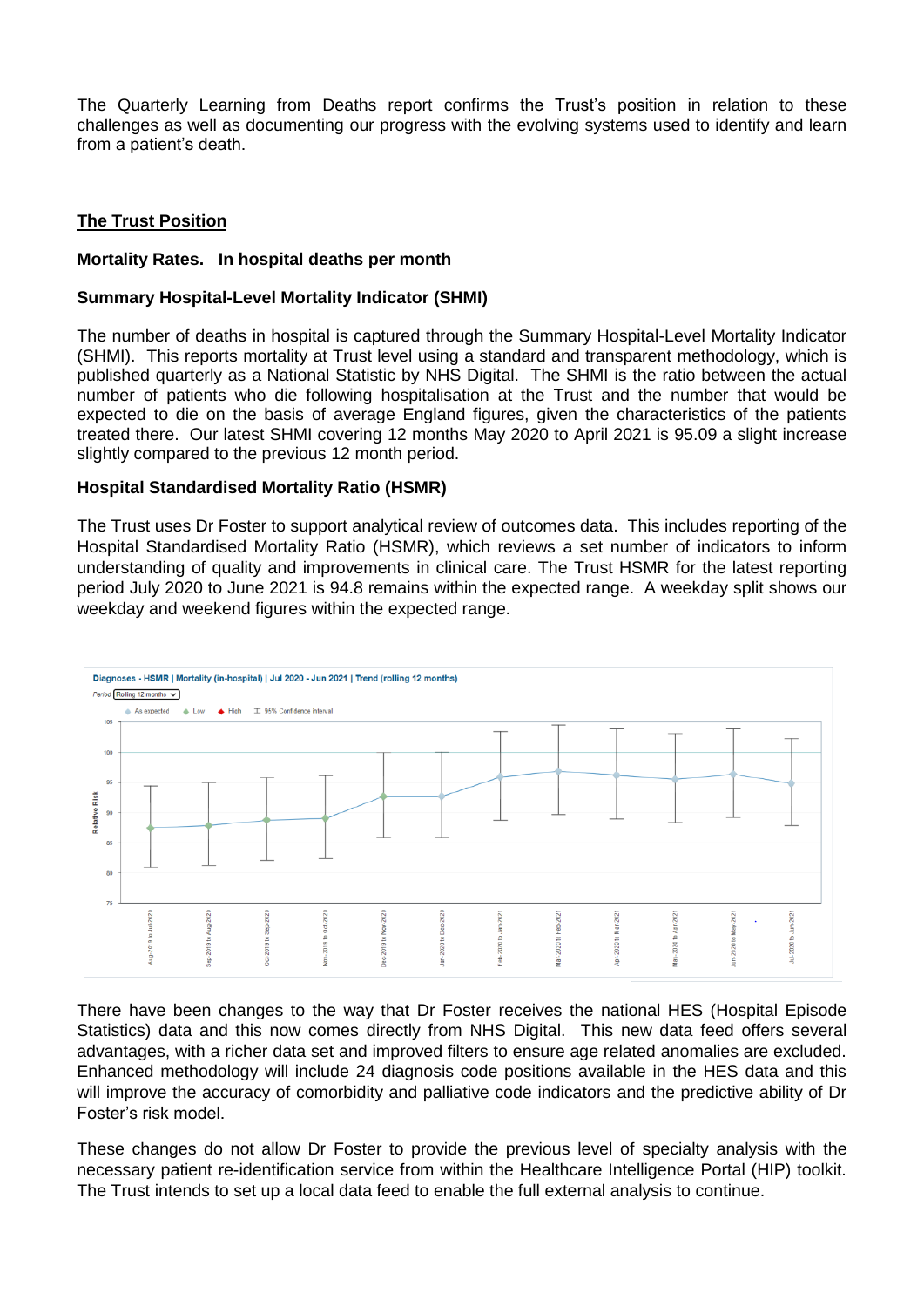#### **Dr Foster HealthCare Intelligence Mortality Data**

The Dr Foster analysis provides external assurance, providing a monthly analytical review of outcomes data in respect of Mortality within the Trust. The latest Dr Foster report with a data set from May 2020 to April 2021 highlights the Trust's position with both HSMR and SMR remaining statistically significantly low. Monitoring of our data reassures us that the reported figures are a true reflection of the current position.

The Dr Foster data also shows that we have maintained a high level of reporting of significant comorbidities. This positively affects our HSMR as this is calculated by comparing the number of expected deaths with the actual number of deaths. Patients with more comorbidities are by definition in a higher risk group for anticipated death. The new Dr Foster data set will increase numbers of cases analysed which may have an impact on risk adjusted and crude rates within future reports.

The COVID pandemic has resulted in a change in patient activity which has reduced the denominator data and the variation in the number of observed deaths in some diagnoses groups. This trend will be monitored. Currently if all Covid-19 activity is removed from the HSMR the figure reduces to 92.8 which is within the expected range but close to being statistically lower than expected.

There were 2 new CUSUM alerts reported by Dr Foster in Quarter 2. CUSUM is short for cumulative sum and an alert occurs when the number of deaths, readmissions or activity within the Trust in a cohort of patients with the same coded condition, (taking account of their comorbidities) is higher than anticipated.

The CUSUM alerts relate to Diabetes Mellitus with complications with a statistically significantly higher than expected relative risk, with 8 reported deaths vs an expected figure of 3.3. The second alert for 'other joint' also has a statistically higher relative risk with 4 deaths vs 0.7. This alert relates to procedures that do not fit into a more meaningful clinical group. This and the low numbers involved make this an alert where monitoring will be sufficient.

All CUSUM Mortality alerts are reviewed firstly by identifying the patients in the cohort and checking the accuracy of the code allocated to their case. If this does not show any issues an assessment of care and management from the patient records is completed. This allows us to ascertain why the alert has occurred and to identify any actions that should be taken to address any issues with the management of this group of patients. This process may result in the coding for the patient spell being amended if their main documented condition or cause of death has changed since their admission. Reviews are carried out through the Mortality Review Group or by the clinical teams involved, with the outcome fed back through the Clinical Outcomes Committee.

In respect of the Alerts for Congestive Heart Failure and Senility and Organic Mental Disorders from Quarter one, originating in May; these diagnosis groups were very low numbers and it was agreed that these two categories should be monitored and investigated if the numbers increase. The absence of re-identification data through the quarter has meant that it has not been possible to interrogate patient level details, but these two alerts will continue to be monitored once the dataset and reports are fully functional.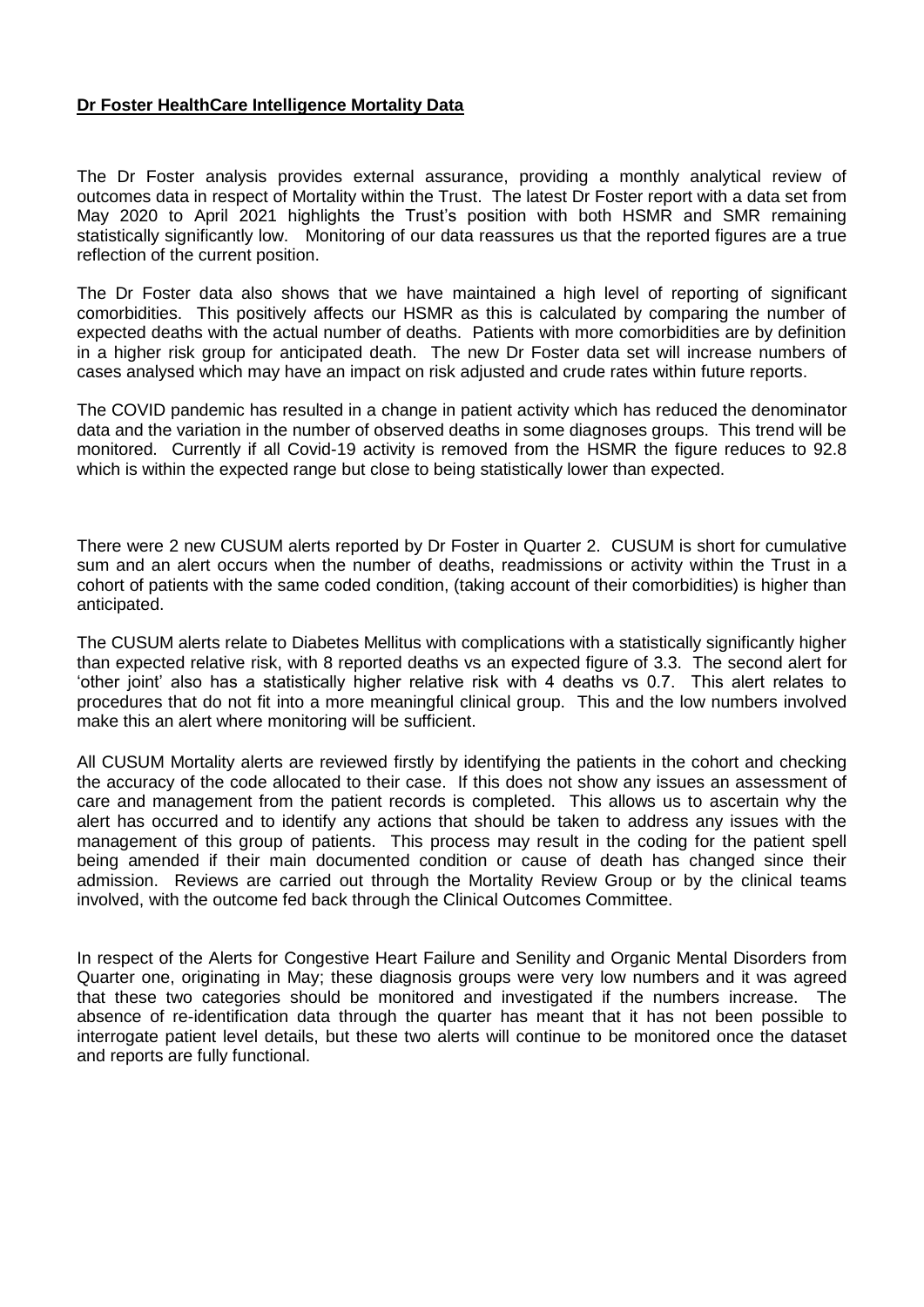#### **Learning from Deaths**

#### **The Process**

In addition to the above overview reporting mechanisms it is important to provide a formal system to review the care and management of any patient who dies within the Trust. The Trust's Learning from Deaths Manager holds responsibility for ensuring robust systems are used to identify and share learning from any death within the hospital.

The Structured Judgement Review Tool (SJR) from the Royal College of Physicians has been adapted to facilitate its use throughout the hospital. Formal mortality reviews are undertaken with data analysis used to inform improvements in care and provide reports to the Board.

The Mortality Review Group and the Learning from Deaths Manager oversee reviews of the management and care of all patients who have died within the hospital. A three-stage process is used with those patients requiring a formal review identified through the formal Medical Examiner interventions at the time of completing the death certification.

- Mortality review 1 An initial assessment completed by the Medical Examiner enables early identification of any case where a potential problem exists. For example, where the cause of death does not follow from the admission diagnosis or where a potential omission in care or poor management is identified. Any such case is referred to the Specialty Team or the Mortality Review group who are responsible for undertaking a detailed mortality review to identify any concerns and to ensure learning for improvement. This system ensures that all patient deaths are subject to an initial review of their management and care, with a small number going forward for a full formal Mortality or Clinical review.
- Mortality Review 2 Cases identified for this type of review will undergo a full review via speciality Morbidity and Mortality meetings with presentation of any significant findings at local Clinical Governance Sessions. Outcomes from these meetings, in particular any learning and actions taken will be recorded through the Learning from Deaths Manager within the Structured Judgement Review tool. The SJR tool summarises each review with an avoidability score. This is used to determine whether the information identified during the review, shows any evidence that the patient's death could have been avoided if different actions had been taken or the circumstances had been different. Any investigation undertaken outside of this process, for instance Serious Untoward Incident Investigations where death has occurred will now include an avoidability score as part of the investigation summary. This ensures all patient in hospital deaths can be categorised depending on the level of avoidability in each individual case regardless of the investigative process.

There are some groups of patient who will automatically be subject to a Mortality Review 2, regardless of any findings identified by the Medical Examiner. These are where the number of deaths in the specialty is small, where the patient had a Learning Disability and where there is evidence of a hospital acquired COVID-19 infection which has been cited as the cause or contributed to the death.

 Mortality Review 3 - The third stage of the process involves the referral of any patient whose Mortality review has identified a degree of avoidability greater than 50% to the Mortality Review Group for verification and action. The Medical Examiner may also refer cases direct for this level of review. These cases may also include those where an incident investigation has been undertaken which does not cover the patient's death or where a case has been referred for a formal coroner's inquest.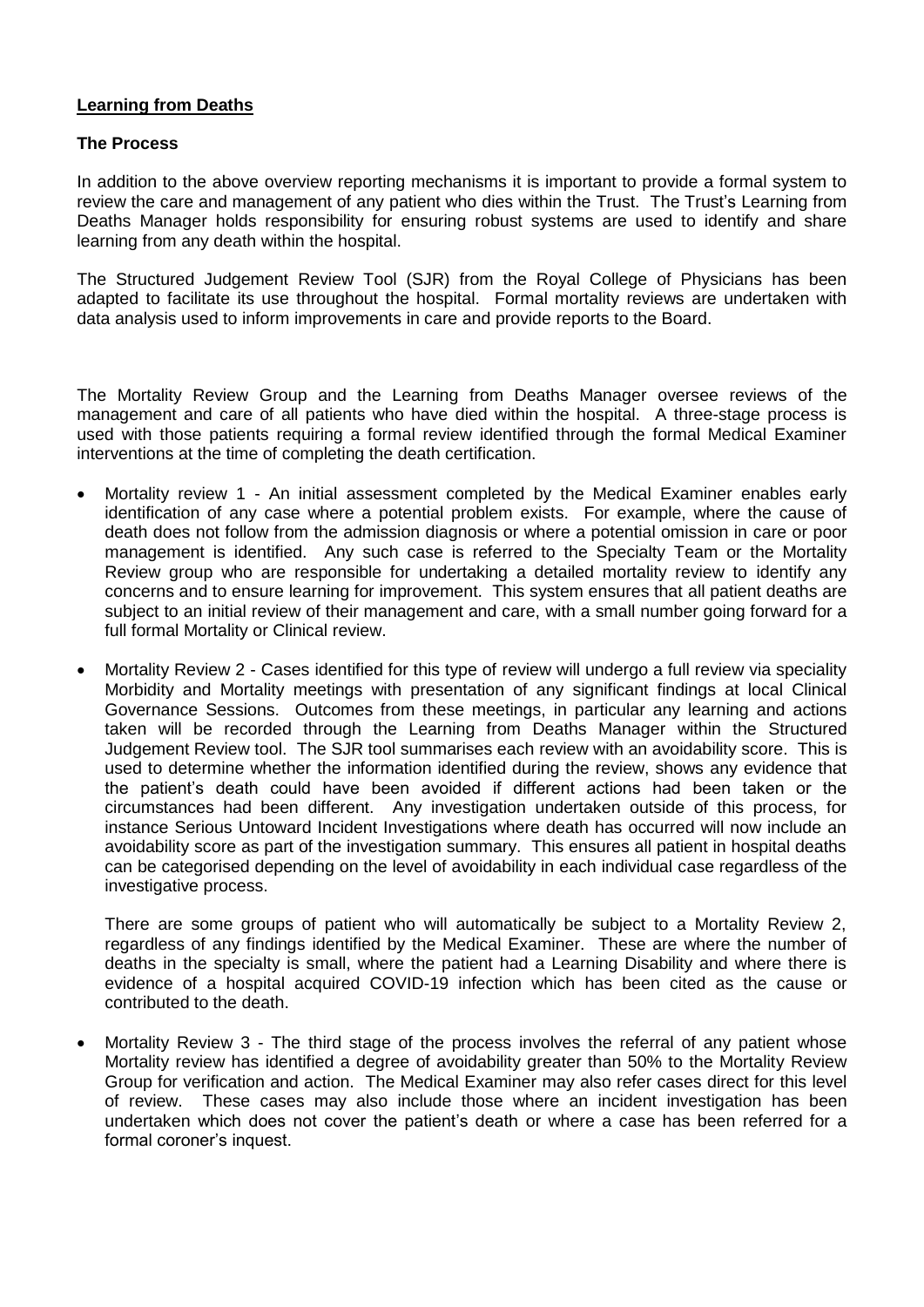The current investigation processes continue where an incident has been reported, the Coroner is involved, or where other potential issues have been identified through the complaints or bereavement process. The Medical Examiners, Medical Examiner's Officer and Learning from Deaths Manager liaise closely to avoid duplication and ensure that all deaths in hospital are reviewed at an appropriate level with outcomes, both positive and negative, recorded and shared. The Mortality Review Group continues to allocate formal review to clinicians with the expectation that they will perform the formal review and discuss with colleagues, ensuring a robust process.

The Trust's Learning from Deaths Manager has responsibility for collating learning from all inpatient deaths whichever review method is used. Outcomes are reported through the Incident Investigation and Learning Group, Local Governance Meetings, the Mortality Review Group and the Clinical Outcomes Committee as well as being summarised within this quarterly report.

#### **Update from the Medical Examiners**

The introduction of the Medical Examiner Role in 2020 has helped to formalise the above systems.

- Plans for all patients who die in the hospital to have a notes review by the Medical Examiner has not yet been possible due to the number of available Medical Examiner sessions. Recruitment is ongoing to ensure effective cover is provided in future, both for inpatient and community deaths.
- The majority of deaths are scrutinised and assessed to identify any issues for referral. A discussion also occurs with the doctor responsible for completing the Medical Certificate of Cause of Death (MCCD). This may prompt learning for the individual doctor and can serve to reduce the possibility of the documented cause of death being rejected by the Registrar's Office.
- There will be a conversation between the Medical Examiner Officer or Medical Examiner and the patient's Next of Kin to explore any care concerns that they may have. This allows the team to identify any potential issues and to address these at an early stage.
- Extending the Medical Examiners Remit to include deaths in the community provides a new challenge, both in the increased level of activity that will be evident and the coordination required across the acute and community setting. We are also collaborating with Somerset Foundation Trust to provide a seamless cross-country process.

#### **Quarter 2 Review Outcomes**

Quarter 2 saw 121 inpatient deaths scrutinised by the Medical Examiner. These would be classified as a Mortality Review at level 1 as described above. Of these cases 33 were referred to the Coroner for agreement about the cause of death, 12 were referred for a full review using the Structured Judgement Tool. 10 of these to be completed through the Mortality Review Group and 2 by the clinical teams.

Of those cases referred to the Coroner for agreement about the cause of death, the majority resulted in a form 100A being issued. This means the Coroner was informed of the death but the doctor has been given permission by the Coroner to issue the Medical Certificate and the Registrar is advised that the Coroner has been made aware of the death but no further investigation is necessary.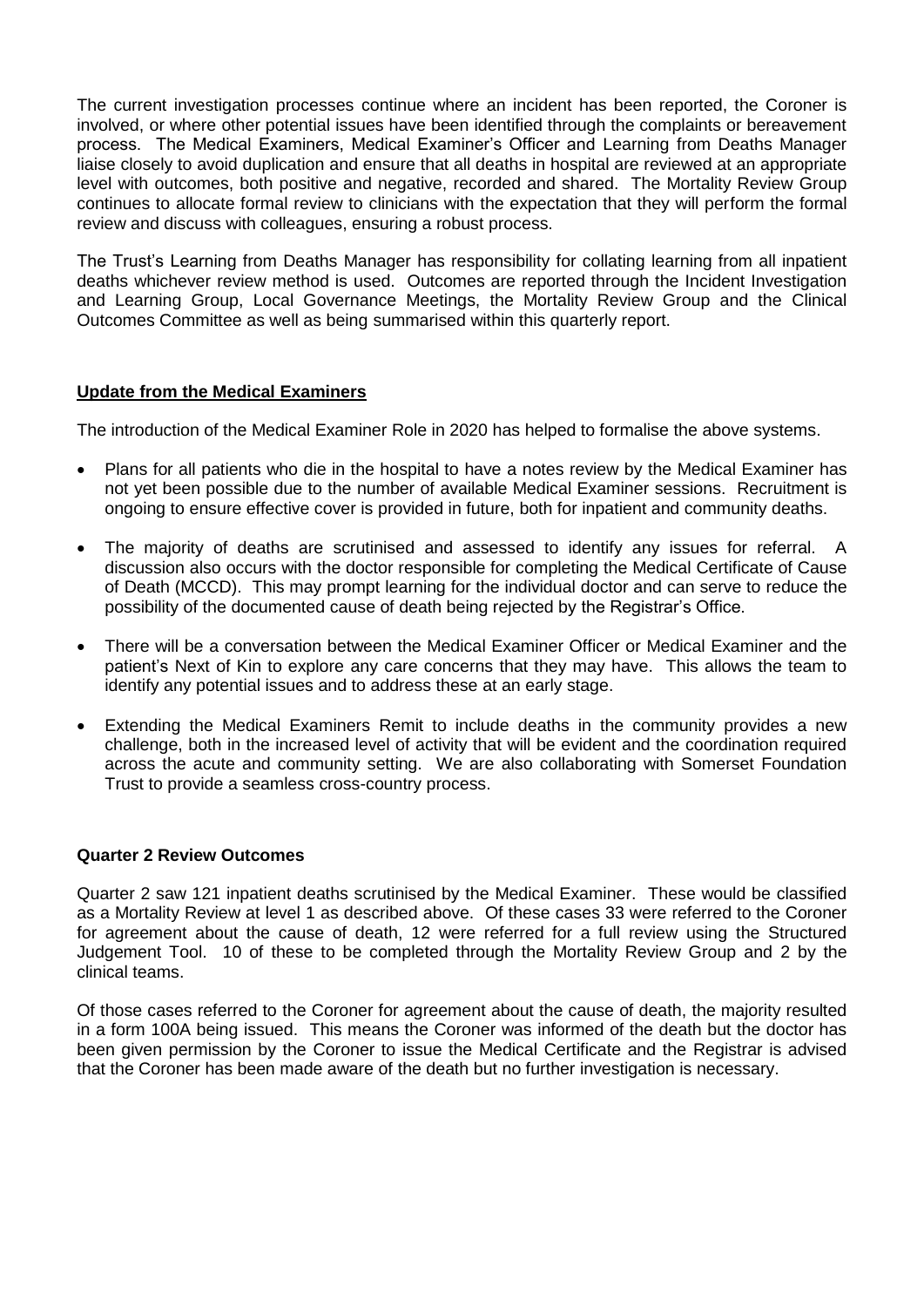#### **Coronial Activity**

There are cases where the Coroner has requested investigative statements from staff in relation to the death of an inpatient or where the patient had a recent admission or procedure that could be relevant to their death. 2 new instructions were received relating to deaths in quarter 2, and none from deaths in the previous quarter. One out of hospital death from alcohol related liver disease with recent attendance; one patient developed sepsis following surgical procedure; a patient readmitted with unexplained liver decompensation diagnosed with Weil's disease; two patients with cerebral haemorrhage – one fall at home and one a recent discharge following a fall in another hospital. Formal statements have been obtained with no omission or care problems identified that would be considered to have contributed to the patients' deaths. No inquests were held in the quarter requiring Trust attendance but one complex case continues to be subject to Pre-inquest reviews with the Dorset Coroner and a second case from a death in 2017 is also due to be relisted.

#### **Learning Disability Deaths**

One patient with a Learning Disability died in the quarter. The death has been reported in line with national requirements and will be reviewed as part of the Trust's formal process and referred externally for a full LeDeR review. Following the changes to the current process these cases will be subject to a full Mortality Review (MR2) using the Structured Judgement Tool. No immediate actions have been identified and the deaths are not believed to be as a consequence of concerns about hospital care.

#### **Neonatal and Maternal Deaths**

CNST requires that cases and actions reviewed using the **Perinatal Mortality Review Tool (PMRT)** are reported to Trust Board quarterly. The PMRT facilitates a comprehensive, robust and standardised review of all perinatal deaths from 22+0 gestations (excluding terminations) to 28 days after birth; as well as babies who die after 28 days following neonatal care. Review is undertaken by a multidisciplinary panel of clinicians which has to include a panel member who is external to the unit.

The web-based tool presents a series of questions about care from pre-conception to bereavement and follow-up care. The factual information is entered in advance of a multidisciplinary panel of internal and external peers (allowing for a 'Fresh eyes' perspective) review of cases. The tool is used to identify required learning with action plans generated, implemented and monitored.

Reviews undertaken and the findings are detailed in the Trust's Quarterly Maternity Quality Report.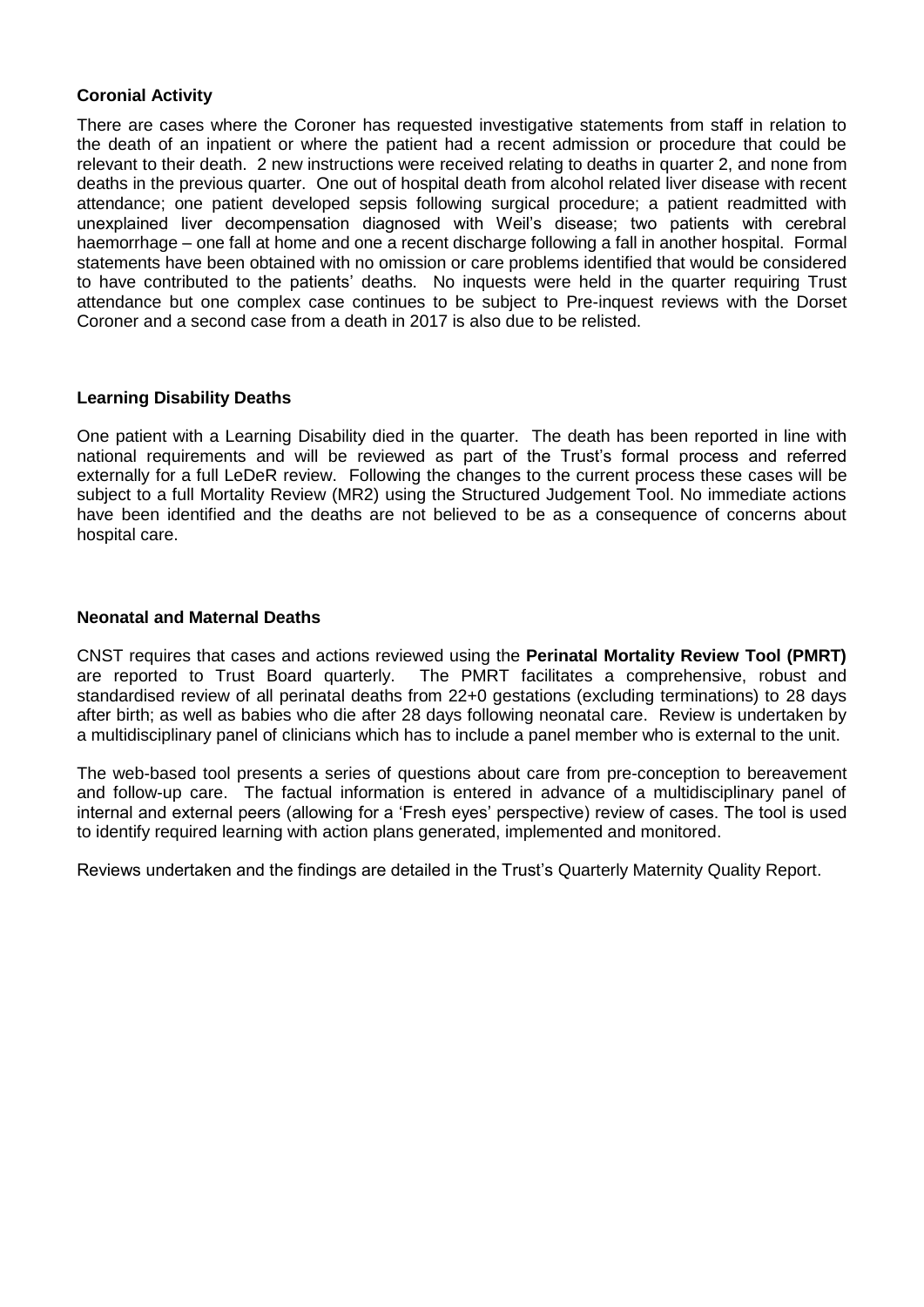This table provides the number of deaths in month against the number reviewed using any of the investigative processes available. Please note there is a delay in accurate reporting of in-quarter reviews due to the time frames of external surveillance data from Dr Foster and the mortality review process . This table will be updated quarterly.

|                                                                                 | 2020/21        |                |                |                                |             | Green line indicates the point where the Medical Examiners process was introduced<br>and the mortality review process changed. |                |                |                |             |                |                                |     |                          | 2021/22     |                |              |     |             |                  |                |                |                |                 |
|---------------------------------------------------------------------------------|----------------|----------------|----------------|--------------------------------|-------------|--------------------------------------------------------------------------------------------------------------------------------|----------------|----------------|----------------|-------------|----------------|--------------------------------|-----|--------------------------|-------------|----------------|--------------|-----|-------------|------------------|----------------|----------------|----------------|-----------------|
|                                                                                 | April          | May            | June           | Q <sub>1</sub><br><b>Total</b> | Jul         | Aug                                                                                                                            | Sep            | Q2<br>Total    | Oct            | Nov         | Dec            | Q <sub>3</sub><br><b>Total</b> | Jan | Feb                      | Mar         | Q4<br>Total    | <b>April</b> | May | June        | Q1<br>Total      | Jul            | Aug            | Sep            | Q2<br>Total     |
| Total deaths in<br>the Trust<br>(including ED<br>deaths)                        | 61             | 51             | 55             | 167                            | 37          | 53                                                                                                                             | 51             | 141            | 52             | 81          | 96             | 229                            | 104 | 76                       | 57          | 237            | 61           | 68  | 59          | 188              | 68             | 71             | 62             | 201             |
| Number subject to<br>a Level 1 Mortality<br><b>Review</b>                       | N/A            | N/A            | N/A            |                                | 33          | 47                                                                                                                             | 51             | 131            | 49             | 62          | 58             | 169                            | 85  | 49                       | 37          | 171            | 49           | 47  | 33          | 129              | 49             | 47             | 25             | 121             |
| Number subject to<br>a Level 2/3<br><b>Mortality Review</b>                     | 6              | 7              | 3              | 16                             | 5           | 6                                                                                                                              | $\overline{4}$ | 15             | $\overline{7}$ | 14          | 17             | 38                             | 10  | 16                       | 8           | 34             | 8            | 3   | 4           | 15               | 3              | 3              | $\overline{2}$ | 8               |
| <b>Number</b><br>investigated as a<br><b>Serious Incident</b>                   | 0              | $\mathbf 0$    | 0              | $\mathbf{0}$                   | $\mathbf 0$ | $\mathbf 0$                                                                                                                    |                | 1              | $\mathbf 0$    | $\mathbf 0$ | $\mathbf 0$    | $\boldsymbol{0}$               | 0   | $\mathbf 0$              | $\mathbf 0$ | $\mathbf{0}$   | $\mathbf 0$  | 0   | $\mathbf 0$ | $\boldsymbol{0}$ | $\mathbf 0$    | $\mathbf 0$    | 0              | $\mathbf{0}$    |
| Learning<br>Disability deaths                                                   | 4              |                | 0              | 5 <sup>5</sup>                 | 0           |                                                                                                                                | 0              | 1              | $\mathbf 0$    | 0           |                |                                | 0   |                          |             | $\overline{2}$ |              | 0   | 0           |                  | 0              |                | 0              |                 |
| <b>Bereavement</b><br>concerns                                                  | 0              | $\mathbf{0}$   | $\overline{2}$ | $\mathbf{3}$                   | 0           |                                                                                                                                | 0              | 1              | $\mathbf{0}$   | 0           | $\mathbf 0$    | $\bf{0}$                       | 0   | $\mathbf{0}$             | 0           | $\bf{0}$       | $\mathbf 0$  |     | ł           | $\overline{2}$   | 0              | $\mathbf 0$    |                |                 |
| <b>Coroner's Inquest</b><br>investigations                                      | $\overline{2}$ | $\overline{2}$ | 0              | 4                              | 0           | 3                                                                                                                              | 3              | $6\phantom{a}$ | 3              |             | $\overline{2}$ | $6\phantom{a}$                 | 0   | $\overline{\phantom{a}}$ |             | $\overline{2}$ | $\mathbf 0$  |     |             | $\mathbf{2}$     | $\overline{2}$ | $\overline{2}$ |                | $5\phantom{.0}$ |
| Number thought<br>more likely than<br>not to be due to<br>problems with<br>care | 0              | $\mathbf 0$    |                | $\blacktriangleleft$           | $\mathbf 0$ | $\mathbf 0$                                                                                                                    | $\mathbf 0$    | $\mathbf{0}$   | $\mathbf 0$    | $\mathbf 0$ | $\mathbf 0$    | $\boldsymbol{0}$               | 0   | $\mathbf 0$              |             |                | $\mathbf 0$  | 0   | 1           | $\boldsymbol{0}$ | $\mathbf 0$    | $\mathbf 0$    | 0              | 0               |

It should be noted that scrutiny of all patient deaths by the Medical Examiner and the resultant change in process means that comparative data is not yet available for all types of investigative review. Where available retrospective data has been added to the above chart.

In Q2 121 cases were reviewed by the Medical Examiner as a first level Mortality Review and15 deaths had a full case review so far in the quarter

- 8 were subject to a level 2 Mortality Review using the SJR tool
- 1 case was referred for a LeDeR review following initial local review.

1 case was reviewed where bereavement concerns were raised and 5 will be reviewed as part of the coronial process.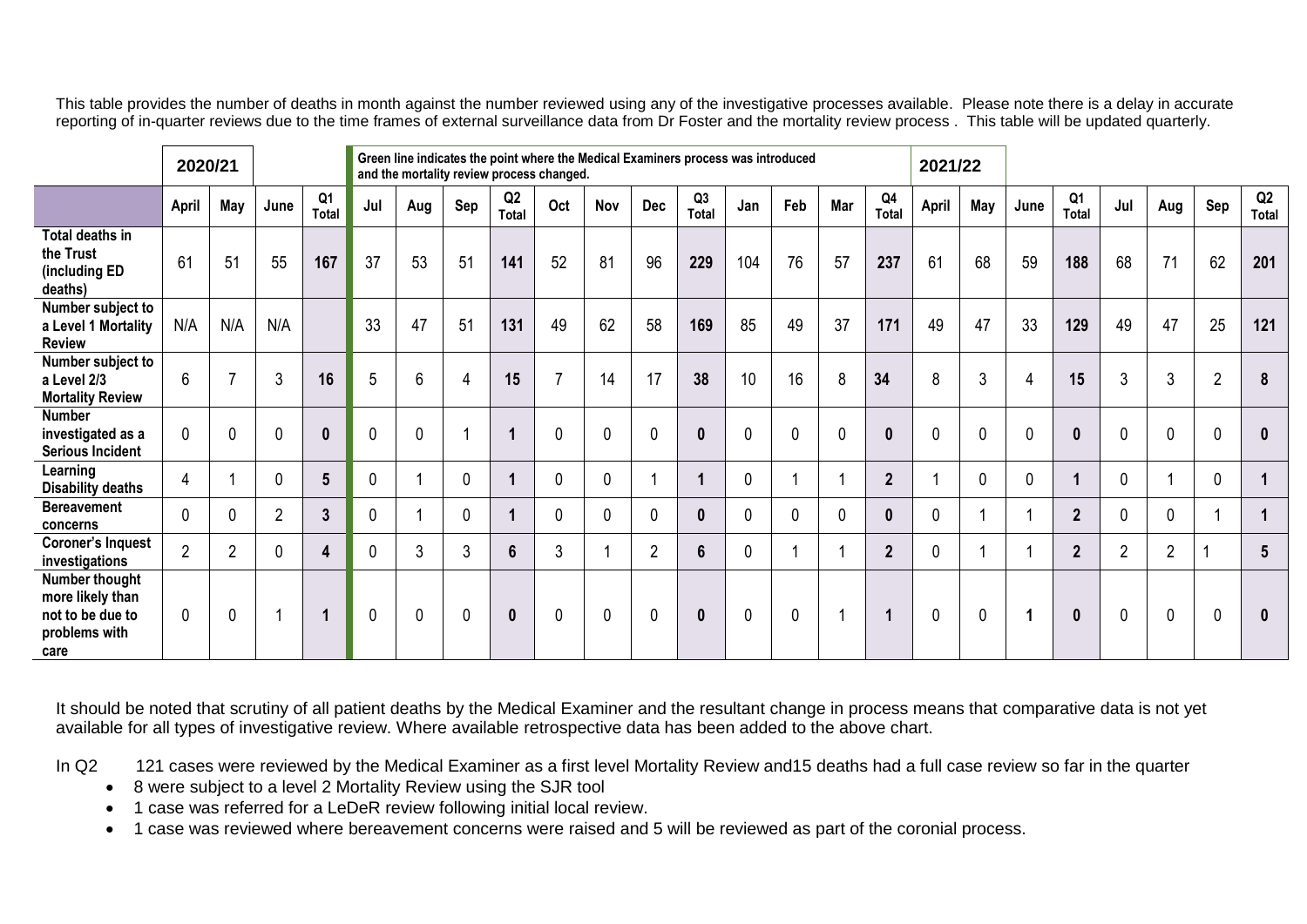For those reviews undertaken using the Structured Judgement Tool in Quarter 2 (and the updated cases from the previous quarter), there was one case scoring 3 from a death in June. This case is currently under investigation. All other cases reviewed using the SJR approach within Quarter 2 scored 5 or 6.

This data is summarised in the following charts:

# **Overall Findings from case reviews completed using the Structured Judgement Tool**



## **Quarter 2 2021/22- Quality of Care**

# **Care Concerns Identified rolling year to date**

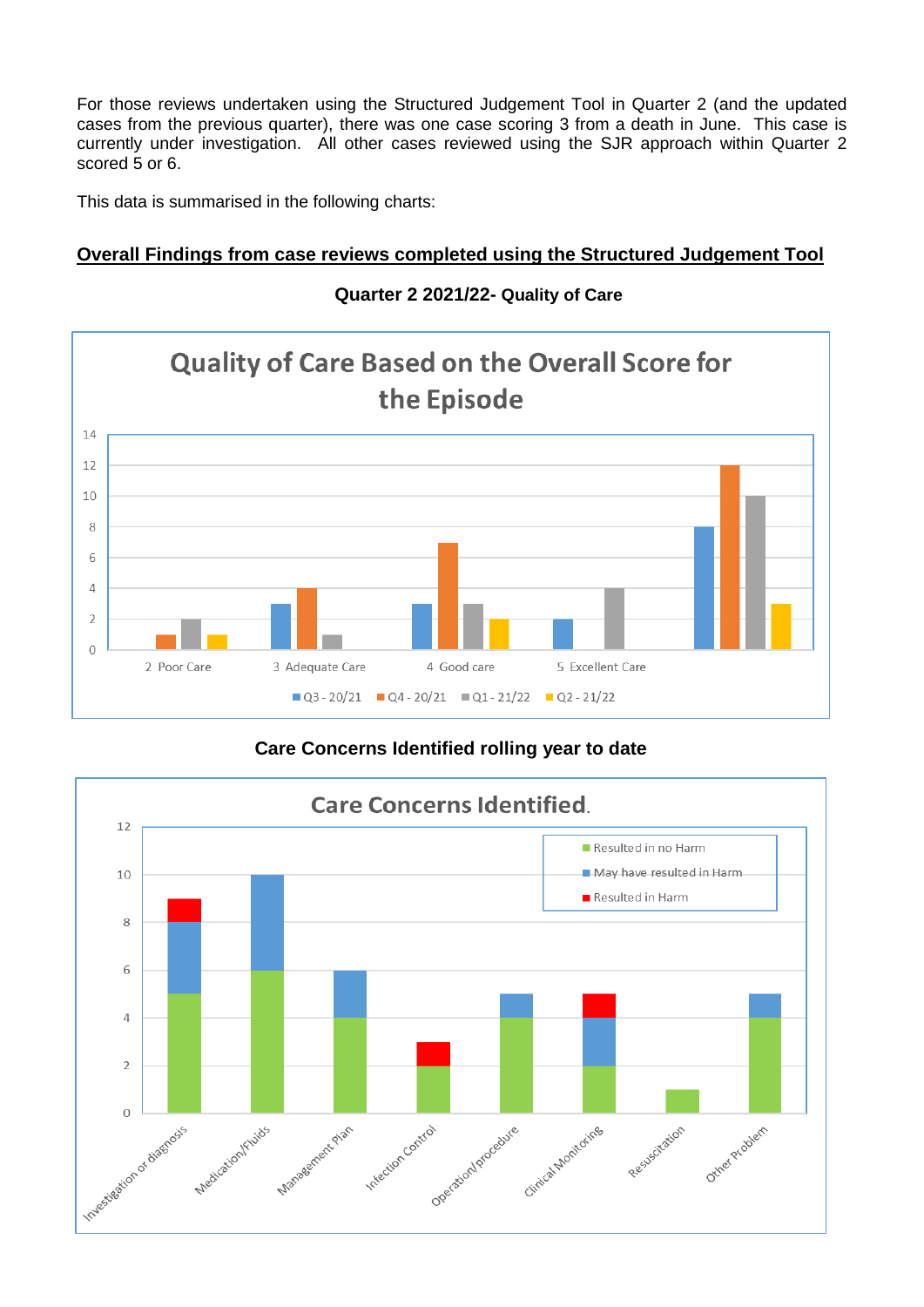

Structured Judgement Tool Avoidability Score

- 1 Definitely avoidable
- 2 Strong possibility of avoidability
- 3 Probably avoidable greater than 50%
- 4 Possibly avoidable less than 50%
- 5 Slight evidence of avoidability
- 6 Definitely not avoidable

All in hospital deaths can provide information about the individual patient's care and management. Alongside the formal mortality review process learning can take many forms and be identified through many sources including those detailed above;

- Serious Incident Reviews
- Complaints and bereavement concerns
- Medical Examiner reviews
- Coronial activity
- Learning Disability Reviews (LeDeR)
- Perinatal Mortality Reviews.
- Child Death Review processes.
- Review of COVID-19 related deaths

The Trust has developed processes to identify any care and service delivery problems within the group of patients where a COVID-19 infection has contributed to or caused their death. This is important as the number of deaths increases both nationally and within the Trust. Where a patient has COVID-19 identified as a cause of death documented on their death certificate a formal review is undertaken. These have included hospital-acquired infections and those patients admitted with a positive status. Outcomes of reviews for individual hospital-acquired cases will be reported in the future Learning from Deaths report where any omission of care problem is identified. For reports completed in the quarter no omissions have been identified.